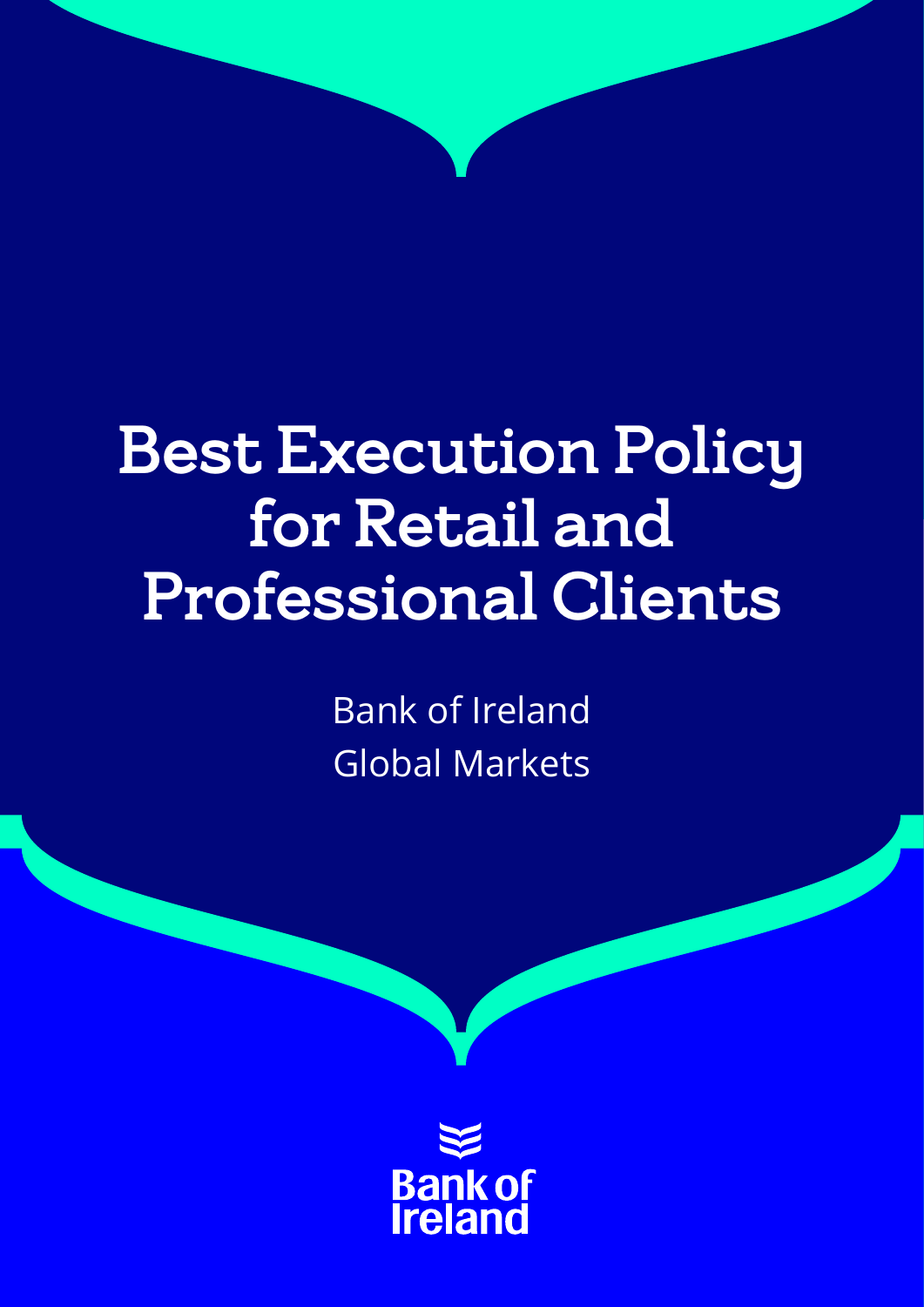# **Best Execution Policy for Retail and Professional Clients**

# **1 Introduction and Application**

- 1.1 Pursuant to the European Union (Markets in Financial Instruments) Regulations 2017 and the FCA Rules, both as amended and supplemented from time to time (the **"MiFID Regulations"**), we are required to put in place a best execution policy and to take all sufficient steps to obtain the best possible result for our Retail and Professional clients when executing orders on their behalf (which is known as **Best Execution**).
- 1.2 We will owe you a duty of Best Execution in circumstances where you legitimately rely on us to protect your interests in relation to pricing and other important elements of the transaction. This is likely to be the case where we execute your order by dealing as agent, by acting as riskless principal on your behalf and where we execute your order against our own proprietary position.
- 1.3 However, if you are Professional Client we may not owe you a duty of Best Execution where we publish or provide a quote following a request from you and you subsequently decide to enter into a transaction with us on the basis of that quote.
- 1.4 Also, if you are an Eligible Counterparty we do not owe you a duty of Best Execution and this policy does not apply.
- 1.5 The aim of this document is to provide an overview of how we execute orders on behalf of clients and the factors which we consider when buying or selling a financial instrument (the Policy).
- 1.6 Any costs and charges which you pay us in relation to your order are excluded for the purposes of considering whether we have complied with our Best Execution obligations since these costs and charges are disclosed to you separately on both an ex ante and ex post basis as detailed in our costs and charges disclosure available on our website at https://corporate. bankofireland.com/library/.

# **2 Scope**

- 2.1 The Policy applies to Retail and Professional Clients in relation to the following financial instruments:
	- (a) Interest rate swaps;
	- (b) Deposits without 100% capital protection;
	- (c) Forward rate agreements;
- (d) Bonds, certificates of deposit and commercial paper;
- (e) Foreign exchange forward contracts which are not excluded under the MiFID Regulations (See our Terms of Business, clause 11.5)
- (f) Foreign exchange call and put options;
- (g) Interest rate caps, floors and collars;
- (h) Equity swaps and options;
- (i) Inflation swaps and options; and
- (j) Any other product that is subject to the requirements of Best Execution which we execute on your behalf (collectively referred to below as the **Financial Instruments**).
- 2.2 The Policy will apply when we carry out an instruction from a Retail or Professional Client to buy or sell a Financial Instrument (an **Instruction**)

### **3. How we determine whether Best Execution is owed**

3.1 Executing transactions on behalf of clients

We owe a duty of Best Execution when executing 'transactions on your behalf'. We will be executing transactions on your behalf where you legitimately rely on us to protect your interests in relation to the pricing and other elements of the transaction such as speed and/or the likelihood of execution due to the choices we make. This may occur where we place an instruction, transmit it to a third party or trade on our own account.

3.2 Determining legitimate reliance

We will apply the following criteria to determine whether you are legitimately relying on us in relation to any MiFID II transaction:

3.2.1 Retail clients

If we have classified you as a Retail client we will assume that you place legitimate reliance on us to protect your interests in relation to all transactions in financial instruments.

3.2.2 Professional Clients

If we have classified you as a Professional Client how we determine whether or not Best Execution applies depends on the type of transaction you are seeking to execute with us. We will determine whether or not you are placing legitimate reliance on us by considering the non exhaustive factors outlined below (referred to as the "Four Fold Test").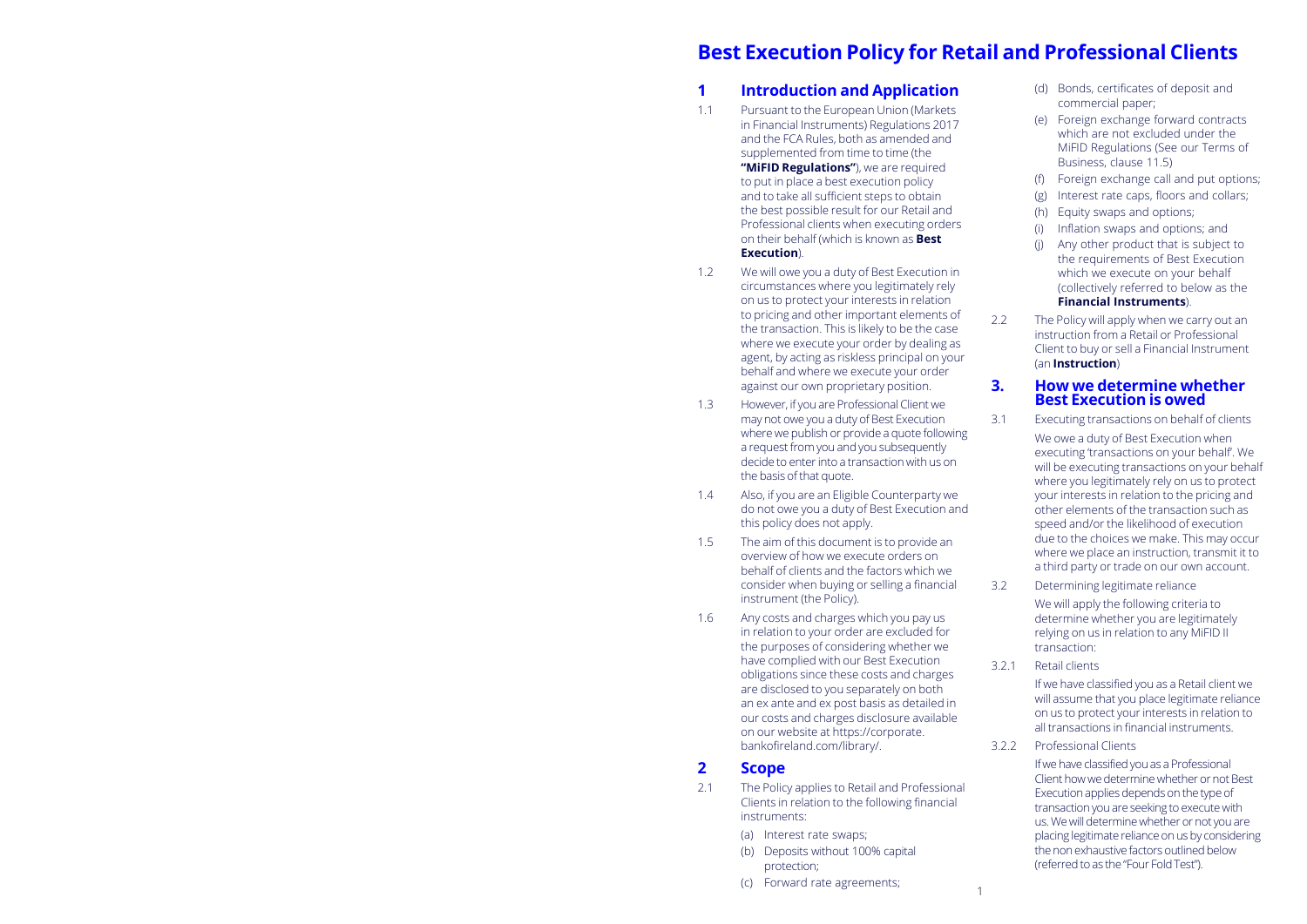(i) Which party initiates the Transaction?

 Where we approach you about a transaction this may be a consideration in determining whether you are more likely to be placing reliance on us. This does not include the provision of trade ideas or product information which can be independently assessed by you.

(ii) Questions of market practice and the existence of a convention to 'shop around'.

 Where there is a practice that suggests you would "shop around" for a quotation then it is less likely you would be placing reliance on us.

(iii) The levels of price transparency within a market.

 If you have ready access to prices in a particular market it is less likely you will be placing reliance on us.

 (iv) The information provided by us and any agreement reached.

 Where any agreement we have with you is clear that we do not provide a service that includes executing on your behalf and there is no other reason to suggest that you are placing reliance on us to protect your interests in relation to pricing or other elements of the transaction it is less likely that you are placing reliance on us.

 Following consideration of all relevant factors including the "Four Fold Test" we will take a view as to whether they, when looked at in totality indicate legitimate reliance. Where we conclude that you are not placing reliance on us best execution will not apply.

### **4 How best execution will be achieved**

- 4.1 When executing orders we will take all sufficient steps to obtain the best possible result under the circumstances for you, taking into account the following factors:
	- (a) Price;
	- (b) External Costs; any external costs relevant to the execution i.e.any external costs charged by a third party which are related to the transaction and are directly passed on to you e.g venue fees, clearing fees or settlement fees;
	- (c) Speed;
	- (d) Likelihood of execution and settlement;
- (e) Size;
- (f) Nature; and
- (g) Any other factor that we consider relevant to the execution of your order including, but not limited to, the complexity of the Financial Instrument that is the subject of your Instruction, the liquidity of the relevant market and operational risks associated with the Financial Instrument that is the subject of your Instruction.

### (referred to as the **Execution Factors**).

4.2 The criteria that we will take into account when carrying out your Instructions include:

- (i) the characteristics of you as the client, including your classification as a Retail or Professional Client;
- (ii) the characteristics of your Instructions;
- (iii) the characteristics of the Financial Instruments that are the subject of your Instructions; and
- (iv) the characteristics of the execution venues to which your order is directed (where appropriate).
- 4.3 When we carry out Instructions on behalf of a Retail Client, the best possible result will be assessed in terms of "total consideration", which is the price of the Financial Instrument as well as the costs relating to execution of the client order which shall include all expenses incurred by the client which are directly related to the execution of the order, including execution venue fees, clearing and settlement fees and any other fees paid to third parties involved in the execution of the order.
- 4.4 Speed, likelihood of execution and settlement, the size and nature of the order, market impact and any other implicit transaction costs may be given precedence over the immediate price and cost consideration only insofar as they help to deliver the best possible result in terms of the total overall price and costs to the Retail Client.
- 4.5 When we carry out Instructions on behalf of a Professional Client, price will usually merit a high relative importance in obtaining the best possible result. However, in some circumstances and in relation to some clients, we may appropriately determine that other execution factors are more important than price in obtaining the best possible execution result.

# **5 Specific instructions**

You are warned that if you provide us with a specific request in relation to an Instruction, we will, to the extent possible, execute the order in accordance with the specific request which may prevent us from taking the steps described in the Policy to obtain the best possible result for the execution of your order. You should also be aware that trading rules for specific markets may prevent us from following certain specific requests. In the event that your specific request is incomplete or only relates to part of an order, we will determine any non-specified aspects of the execution in accordance with the Policy.

# **6 Execution venues**

As we operate in the over-the-counter (OTC) market, we typically do not use execution venues. However, if we decide to use an execution venue in relation to your Instruction, we will inform you of the execution venue on which we are placing significant reliance in order to fulfil our obligation to take all sufficient steps to obtain, on a consistent basis, the best possible result for the execution of your Instruction. Where that execution venue is not also a trading venue (such as regulated markets, multilateral trading facilities and organised trading facilities), you will be required to provide express consent to us to execute your order outside of a trading venue.

# **7 Our Costs and Commissions:**

For certain Financial Instruments we will provide you with a single all-in price which is made up of the following components: the price of the Financial Instrument, including any bid/offer spread; the costs associated with the execution of the Financial Instrument, including execution venue fees (where applicable), clearing and settlement fees and other fees paid to third parties involved in the execution; the margin rate (where applicable) and our fees and remuneration.

# 7.1 Price Formation

The price at which we transact in a particular instrument with you, is called the **"Final Instrument Price"**.

Formation of a Final Instrument Price in the **Macro businesses** (consists of Foreign Exchange, Rates and e-Trading of Macro products) generally takes the following approach:

- A basic instrument price is determined, which, for vanilla OTC financial instruments, is based on the mid-price of the relevant instrument.
- This basic instrument price is adjusted to take account of other factors including observable market prices, liquidity, executed transactions, volatility data, other market data, internal models and observable trade flows.
- Internal hedging costs are applied to create an instrument price.
- Additional costs and charges, taking into account factors including credit and trade margin, related to the financial instrument are then applied on top of the instrument price to form the Final Instrument Price.

In order to provide full transparency we will provide you with disclosure of costs and charges post trade based, where possible, on the mid price of the financial instrument. In some cases we may base the post trade disclosure on the actual price at which we have transacted in the external market.

### **8 Order execution process and the relative importance of the execution factors**

When you place an order with us and we execute it against our own proprietary position we may subsequently hedge this position externally in the market or internally through our trading division. In other instances, we may decide not to hedge and will instead keep the risk of the transaction on our own books.

In transacting derivatives with clients Bank of Ireland Global Markets will typically not use execution venues but enter into OTC contracts with you (as per paragraph 5 above). You should consider the following factors when trading off-venue:

Credit Risk: When trading an OTC contract with Bank of Ireland the client will be exposed to the credit risk of Bank of Ireland. This differs from transacting on an execution venue where the transactions are centrally cleared and hence the credit risk centralised.

Liquidity: As OTC contracts are tailored to meet the specific needs of the client, the liquidity of these products is limited, and they may not have a liquid secondary market.

Transparency: OTC contracts are less transparent than standardised venue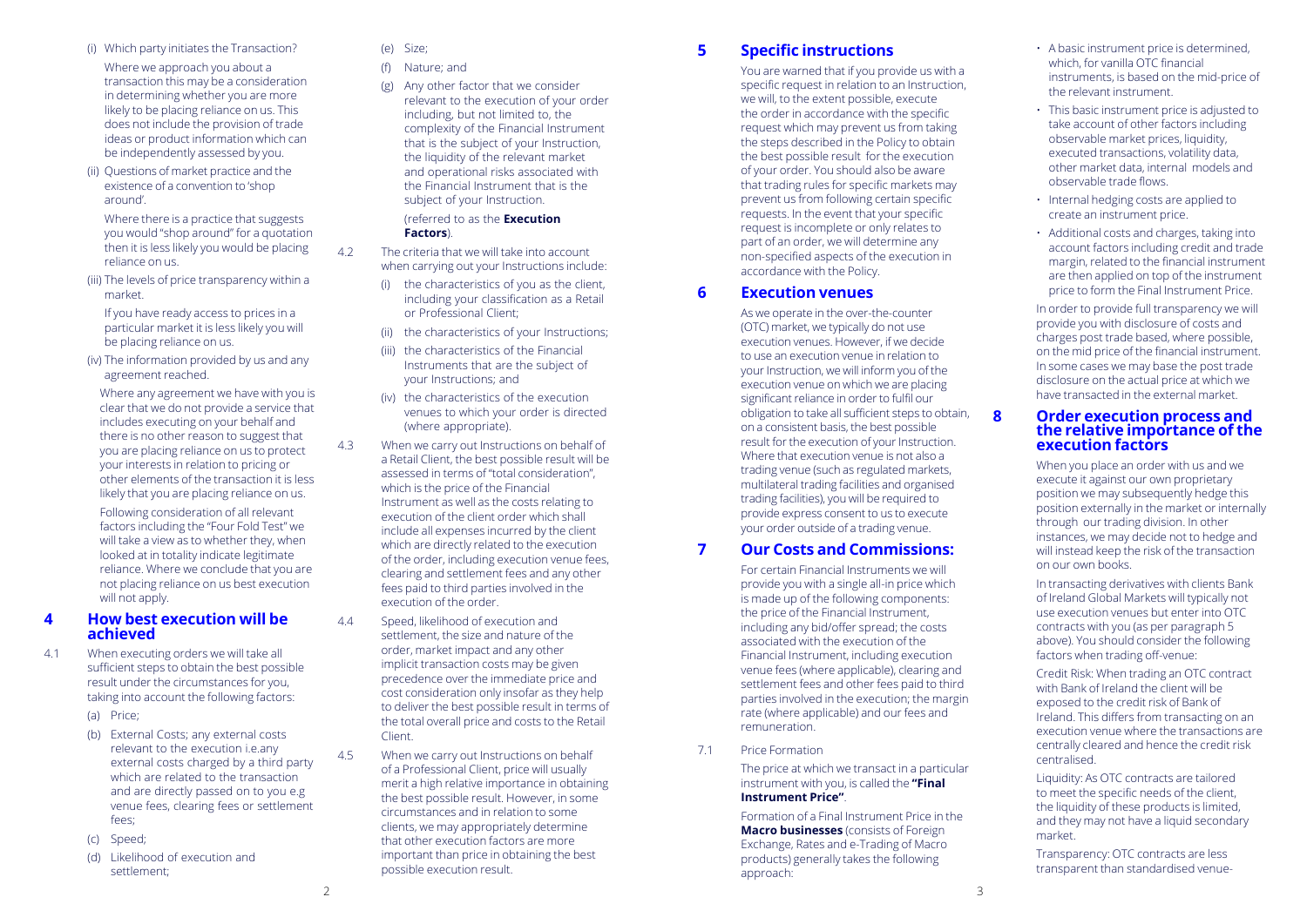traded contracts in relation to pricing, valuation and data availability.

Appropriateness: The bespoke nature of an OTC contract allows the client to trade a product most appropriate for its specific needs and risk appetite.

In relation to the Financial Instruments listed at paragraph 2.1 above, the price which is offered to you is based on a number of factors which are described more fully below, including what it costs us to hedge this position either externally or internally.

The relative importance which we place on the Execution Factors varies depending on whether the client is Retail or Professional Client and the type of Financial Instrument to which the Instruction relates. The following is a brief description of the order execution process and of the relative importance we assign to the

Execution Factors in relation to each Financial Instrument. The latter is subject to change on a transaction by transaction basis where necessary in order to achieve best execution of your Instruction.

# **8.1 Interest rate swaps:**

When executing orders relating to interest rate swaps for Retail Clients, price and cost are the most important factors (i.e. total) consideration), followed by the size of the order and its complexity. Unless otherwise specified in the Policy, the complexity of an order is assessed on the basis of whether it relates to a standardised or non-standardised Financial Instrument. Orders relating to non-standardised Financial Instruments will be more complex. For Professional Clients, price is the most important Execution Factor followed by cost, size and the complexity of the order. The price quoted to clients will be either the market rate with an explicit credit spread or an all-in price.

## **8.2 Deposits without 100% capital protection:**

When executing orders relating to deposits without 100% capital protection for Per Se Professional Clients, price is the most important factor followed by cost, size and the complexity of the order. We do not execute orders relating to deposits without 100% capital protection for Retail Clients.

## **8.3 Forward rate agreements:**

When executing orders relating to forward rate agreements for Retail Clients, price and cost are the most important factors (total consideration), followed by the size of the order and its complexity (i.e. whether it relates to a standardised or non-standardised Financial Instrument). For Professional Clients, price is the most important factor followed by cost, size and complexity.

# **8.4 Bonds, certificates of deposit and commercial paper:**

When executing orders relating to bonds, certificates of deposit and commercial paper for Retail Clients, price and cost are the most important factors (total consideration), followed by the size of the order and its complexity (i.e. whether it relates to a standardised or nonstandardised Financial Instrument). For Professional Clients, price is the most important factor followed by cost, size and the complexity of the order.

### **8.5 Foreign Exchange Forward contracts:**

When executing orders relating to foreign exchange forward contracts for Retail Clients, price and cost are the most important factors (total consideration), followed by the size of the order. For Professional Clients, price is the most important factor followed by cost, size and the complexity of the order.

## **8.6 Foreign exchange call and put options:**

The high level terms of foreign exchange call and put option contracts are provided to the client pre trade. The price offered to clients is in part determined by how much it costs us to hedge a position. An upfront premium which includes our remuneration is quoted to the client.

When executing orders relating to foreign exchange call and put options for Retail Clients, price and cost are the most important factors (total consideration), followed by the size of the order and its complexity (i.e. whether it relates to a standardised or non-standardised Financial Instrument). For Professional Clients, price is the most important factor followed by cost, size and the complexity of the order.

### **8.7 Interest rate caps, floors and collars:**

The high level terms of interest rate caps, floors and collar contracts are provided to the client pre trade. The price offered to clients is in part determined by how much it costs us to hedge a position. An upfront premium which includes our remuneration is quoted to the client.

When executing orders relating to interest rate caps, floors and collars for Retail Clients, price and cost are the most important factors (total consideration), followed by the size of the order and its complexity (i.e. whether it relates to a standardised or non-standardised Financial Instrument). For Professional Clients, price is the most important factor followed by cost, size and the complexity of the order.

## **8.8 Equity swaps and options:**

When executing orders relating to equity swaps and options for Retail and Professional Clients, complexity is the first consideration as it determines whether we can execute the transaction. In the context of equity options, complexity is assessed on the basis of the number of counterparties available in the market. This means that the fewer counterparties that are available, the more complex the order. When executing orders relating to equity swaps and options for Retail Clients, price and cost (total consideration) are the second most important of the Execution Factors followed by cost and size of the order. When executing orders relating to equity swaps and options for Professional Clients, price is the second most important of the Execution Factors followed by cost and size of the order.

# **8.9 Inflation swaps and options:**

When executing orders relating to inflation swaps and options for Retail Clients, price and cost are the most important factors (total consideration), followed by the size of the order and its complexity (i.e. whether it relates to a standardised or non-standardised Financial Instrument). For Professional Clients, price is the most important factor followed by cost, size and the complexity of the order.

# **9 Monitoring and review**

- 9.1 We monitor compliance with this Policy on an ongoing basis.
- 4 and the contract of the contract of the contract of the contract of the contract of the contract of the contract of the contract of the contract of the contract of the contract of the contract of the contract of the cont 9.2 We review our Best Execution arrangements regularly and at least annually and whenever a material change occurs that may affect our ability to continue to obtain the best possible result for our clients.
- 9.3 We will notify you of any material changes by sending you a new copy of this Policy.
- 9.4 You may request at any time that we demonstrate that we have carried out your Instructions in accordance with this Policy.

# **10 Consent**

10.1 We are required to obtain your prior consent to the terms of this Policy. You will be deemed to provide such consent and to have accepted this Policy whenever you provide an Instruction.